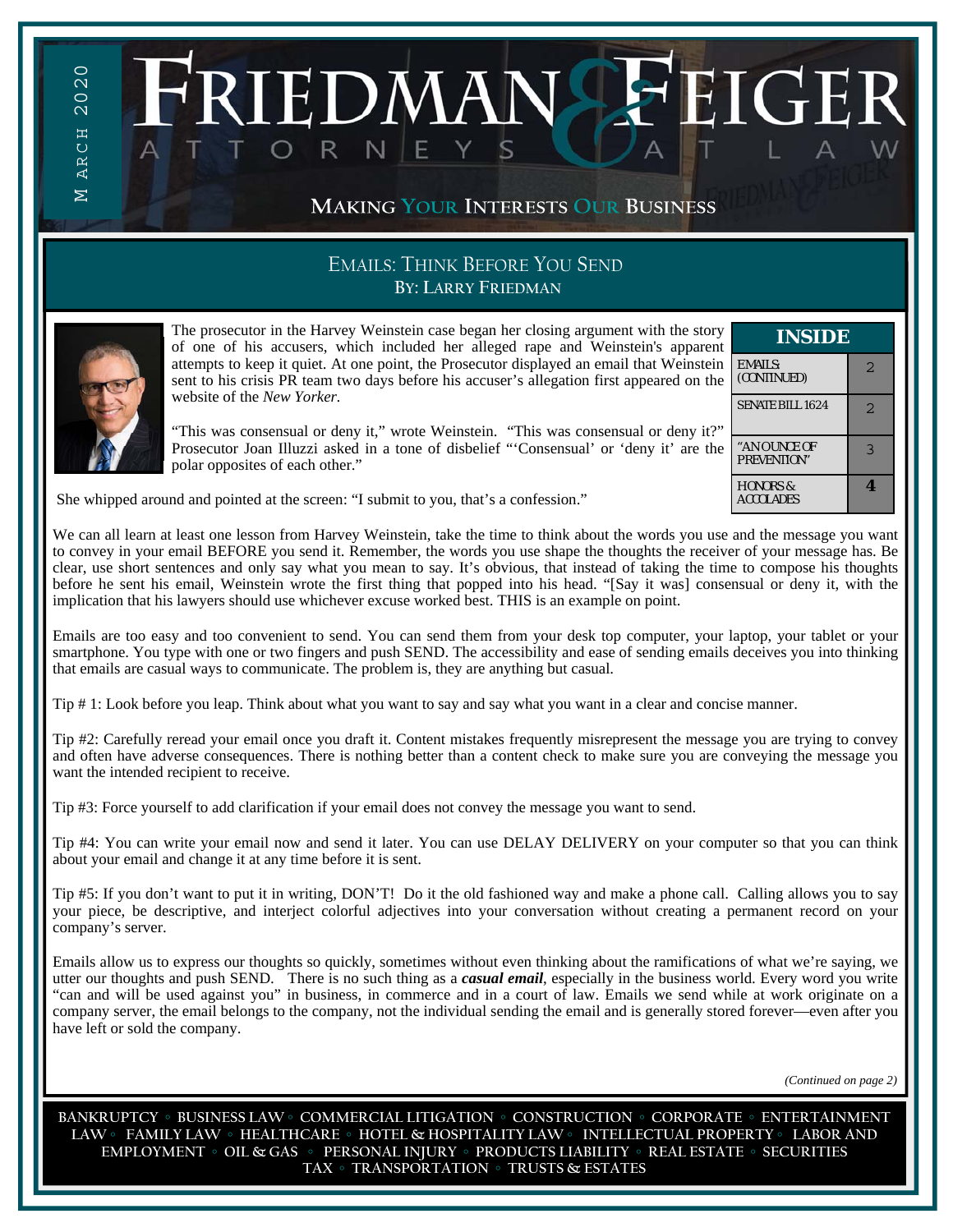# **EMAILS: THINK BEFORE YOU SEND (CONTINUED FROM PAGE<sup>1</sup>) BY: LARRY FRIEDMAN**

Whether sending an email from a private domain or from your personal accounts, any email that originates from the company's server is a company email and belongs to the company. There are very few applicable privileges or privacy protections that safeguard any such email or the contents of such emails from disclosure or discovery. In fact, all emails, except those that legitimately (i) constitute attorney-client communications; (ii) contain personal health information; (iii) contain personally identifiable information; (iv) constitute trade secrets; or, (v) contain confidential information, are subject to production in response to a valid subpoena.

Compose your emails knowing that they may be read by more than the intended recipient and may one day show up on a 10-foot screen being analyzed and interpreted (or misinterpreted) by a jury of our peers. You should compose even your most routine emails as though they will be viewed by your mother, your pastor and a jury. It is imperative when composing an email to leave out any crass, vulgar, or offensive comments and NEVER use profanity even if it is intended as a joke. Profanity will always be read out of context. And, never have the meaning that you intended it to have. Keep it clean, you will enhance your credibility.

Omit anything that could be detrimental to you, your company, your co-workers, or anyone else—even when sending emails to a friend, a partner, a co-worker or subordinate. Never express frustration, i.e. "I wanted to smack the %@#& up the side of his/her head…" While that might be the truth or intended to be humorous, it will undoubtedly be misconstrued by strangers reading the emails after the fact without the knowledge of the proper context or the benefit of your smile, facial expressions or body language.

In fact, certain emails can even lead to lawsuits for business defamation or business disparagement and may even expose your company to liability. A company can be found liable for actions taken by its officers, directors and employees while in the course and scope of their duties. The best "rule of thumb" is to omit sending anything in an email that you would not be comfortable saying from the pulpit in your church.

Employers are permitted to search employees' workspaces because the workspaces are owned by the employer. This includes the right to track and monitor their employee's use of company equipment, including its computer equipment and email system. Generally, employers also are permitted to access employee's emails, even personal ones that went through the employers' computer system. Employees should not have any expectation of privacy when they use company equipment to send or receive business and personal emails.

Think before you send an email ... and then think again!

Sincerely,

Ipieduc

Larry Friedman can be reached at 972-788-1400 or lfriedman@fflawoffice.com

# **SENATE BILL 1264 REDUCES HEALTHCARE PROVIDERS' OUT-OF-NETWORK PROFITS BY: DORIS DIKE**



Texas lawmakers continue to fight patients' surprise medical bills aggressively. State legislators crafted Senate Bill 1264 to protect Texans from being charged out-of-network healthcare fees.

### Out- of-network care and balance billing

Generally, in-network health providers contract to provide healthcare services to members of a health insurance plan. In-network care offers its members services at a discounted rate. Here, in-network providers agree to accept insurance payment as payment in full (less any applicable copays) for any service performed.

An out-of-network provider holds no contract or agreement with an insurance provider. In this case an out of network provider can bill the patient directly for any outstanding balance after the insurance company pays for services at its

usual and customary rates. This process is called balance billing.

However, what happens when the insurance company doesn't cover out-of-network care at all? In this scenario, the provider bills the entire invoice to the patient.

Why do patients go to out-of-network providers?

Balance billing occurs when a patient cannot determine if their provider is out-of-network. This happens when a patient sees a provider in the emergency room, sees certain specialist physicians, or uses ambulance providers in an emergency. Balance billing also occurs when a patient receives planned care, for instance visiting an in-network facility (e.g., a hospital or ambulatory surgery center), but the treating

*(Continued on page 3)* 

#### **·** DISCLAIMER ·

The information in this newsletter is for informational purposes only and not for the purpose of providing legal advice. You should contact your attorney to obtain advice with respect to any particular issue or problem. Use of and access to Friedman & Feiger, LLP's website or any of the e-mail links contained within the site do not create an attorney-client relationship between Friedman & Feiger, LLP and the user.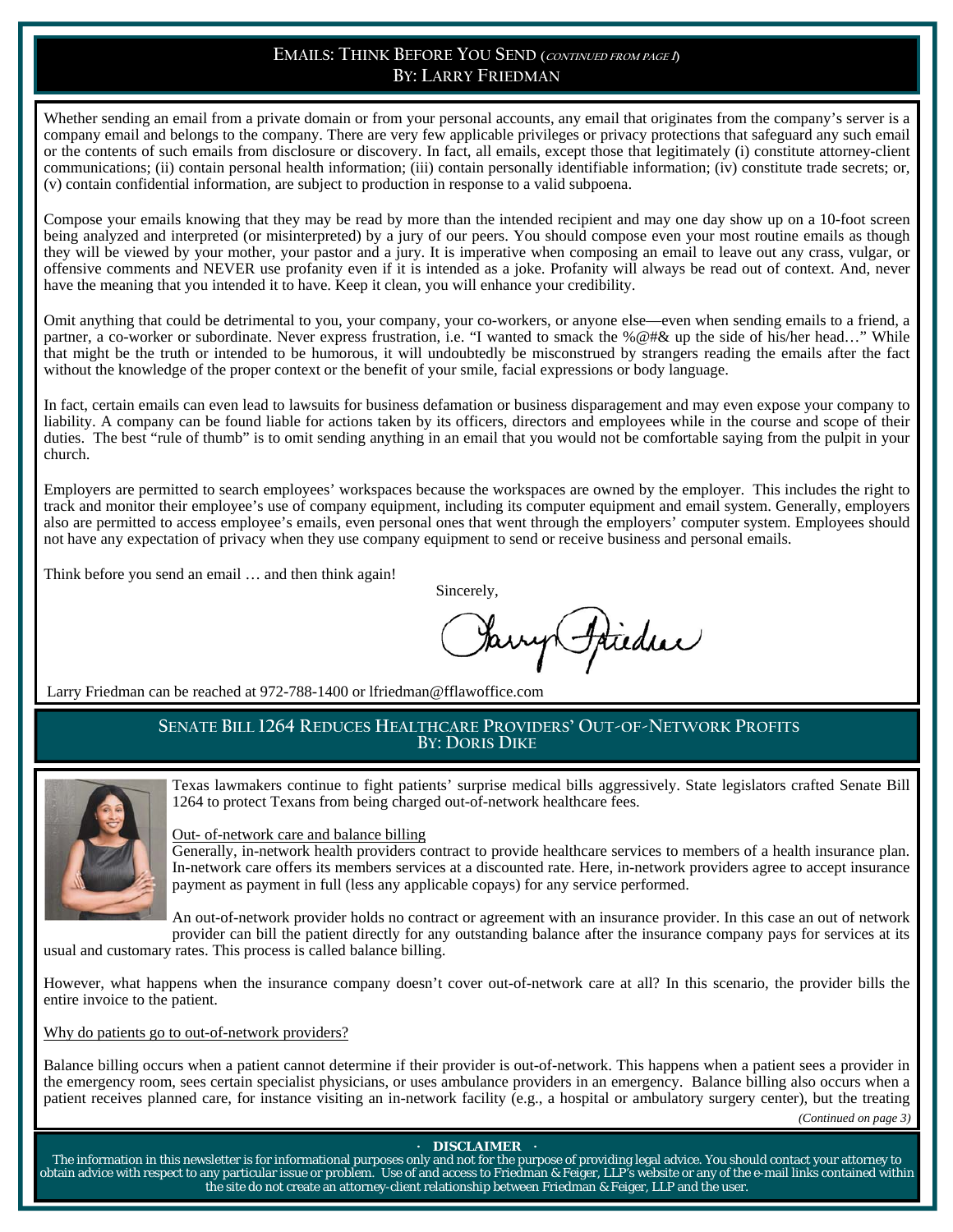## M AR 2020

# **SENATE BILL 1264 (CONTINUED FROM PAGE 2)**

provider (e.g., an anesthesiologist or radiologist) is not in-network. In either situation, the patient cannot choose the provider or determine that provider's insurance network status.

#### Senate Bill 1264

SB 1264 protects patients who carry health benefit plans offered by insurers and health maintenance organizations that the state regulates, as well as the Texas Employees Group, the Texas Public School Employees Group, and the Texas School Employees Uniform Group. SB1264, which took effect January 2020, shields patients from unexpected medical bills in emergencies and in cases where patients were given no choice about the provider.

#### Exceptions:

 The current rule carves out an exception where a patient chooses an out-of-network doctor or provider at an in-network facility. However, this waiver can't be used in an emergency or when an out-of-network doctor takes a case, such as an anesthesiologist assigned to a surgery.

 Consumers must sign a form 10 business days before receiving out-of-network care if a provider wants to "balance bill" the patient instead of requesting arbitration or mediation.

The law only applies to state-regulated insurance plans.

According to Republican State Sen. Kelly Hancock, "The whole premise of this bill is to make sure that we protect patients." Hancock said, "We take them out of the process of balance billing, where they don't have to initiate it." Prior to this law, the state addressed this issue only if the patient requested mediation by the Texas Department of Insurance (TDI). SB1264 does away with patient requested mediation to resolve disputes. Instead, the mediation and arbitration process no longer involves enrollees and only applies to a health benefit claim submitted by an out-of-network provider in a facility or by a health benefit plan issuer or administrator.

#### SB1264 and Licensing Boards:

#### *Texas Medical Board*

Texas physicians should be aware that the Texas Medical Board is now processing complaints from the public about physicians who do not follow all provisions of SB 1264. In fact, under the Medical Practice Act, violations of SB 1264 and TDI rules include, but are not limited to, violation of state law connected to the practice of medicine and unprofessional conduct.

#### *Podiatrist and health providers governed by Texas Department of Licensing and Regulation (TDLR)*

Finally, TDLR will investigate complaints and take disciplinary action against TDLR licensees for violations of SB 1264, including as interpreted by TDI rules. Any person who believes that a TDLR-licensed health care provider has committed a balance billing-related violation may file a complaint online with TDLR. Additionally, TDLR and TDI will work together to ensure that any complaints filed with TDI regarding TDLR licensees will be referred to TDLR and investigated.

Doris Dike can be reached at 972-788-1400 or at ddike@fflawoffice.com

# **"AN OUNCE OF PREVENTION IS WORTH A POUND OF CURE"**

There is currently no vaccine to prevent coronavirus disease 2019 (COVID-19). The best way to prevent illness is to avoid being exposed to this virus. The Centers for Disease Control always recommends everyday preventive actions to help prevent the spread of any respiratory disease, including:

Avoid close contact with people who are sick.

Avoid touching your eyes, nose, and mouth.

Stay home when you are sick.

Cover your cough or sneeze with a tissue, then throw the tissue in the trash.

Clean and disinfect frequently touched objects and surfaces using a regular household cleaning spray or wipe.

 Wash your hands often with soap and water for at least 20 seconds, especially after going to the bathroom; before eating; and after blowing your nose, coughing, or sneezing.

If soap and water are not readily available, use an alcohol-based hand sanitizer with at least 60% alcohol. Always wash hands with soap and water if hands are visibly dirty.

Please visit www.cdc.gov for more important information about keeping your worksite employees safe, healthy and informed.